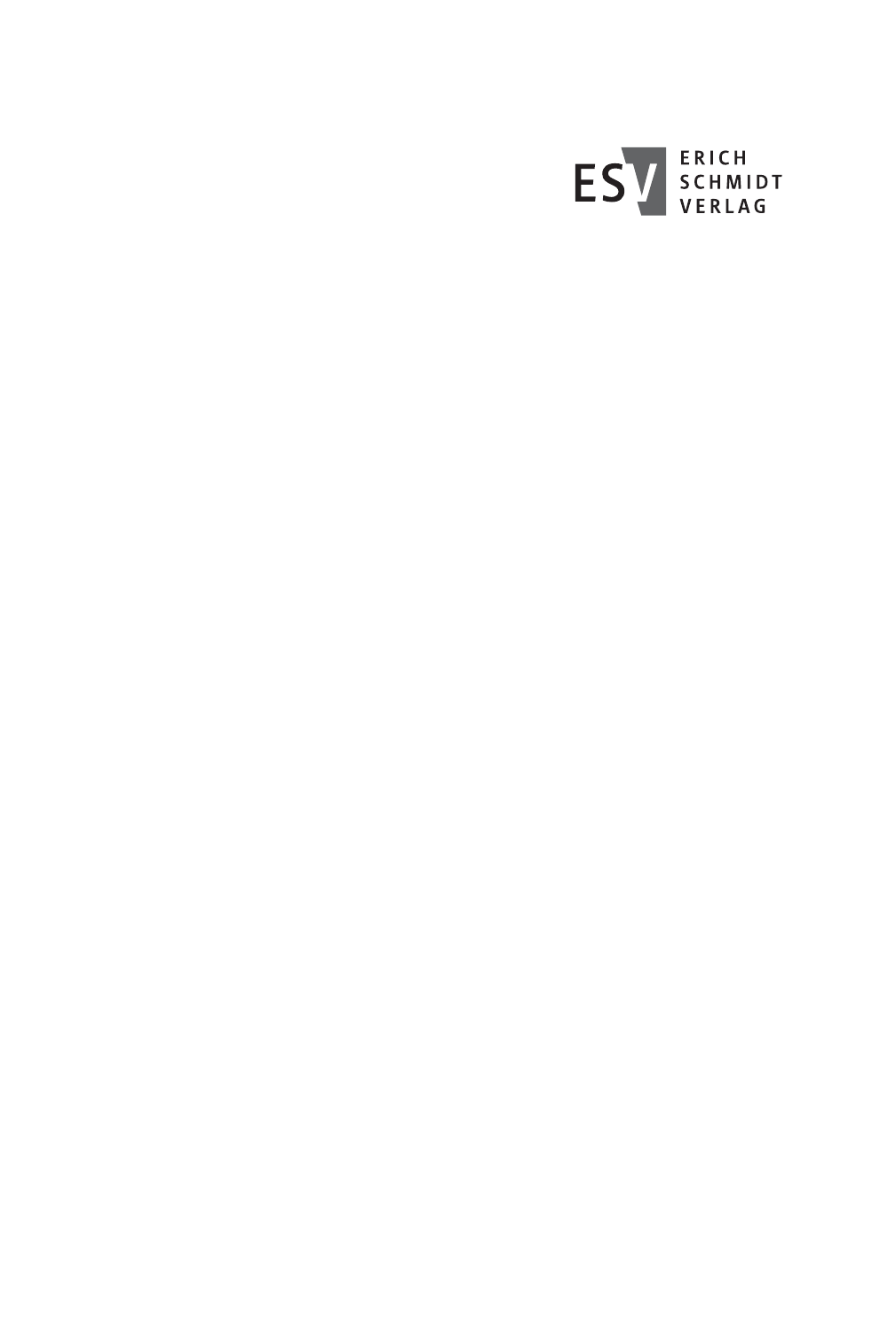# **English Poetry in Context: From the 16th to the 21st Century**

**Ralf Hertel** 

and

**Peter Hühn**

ERICH SCHMIDT VERLAG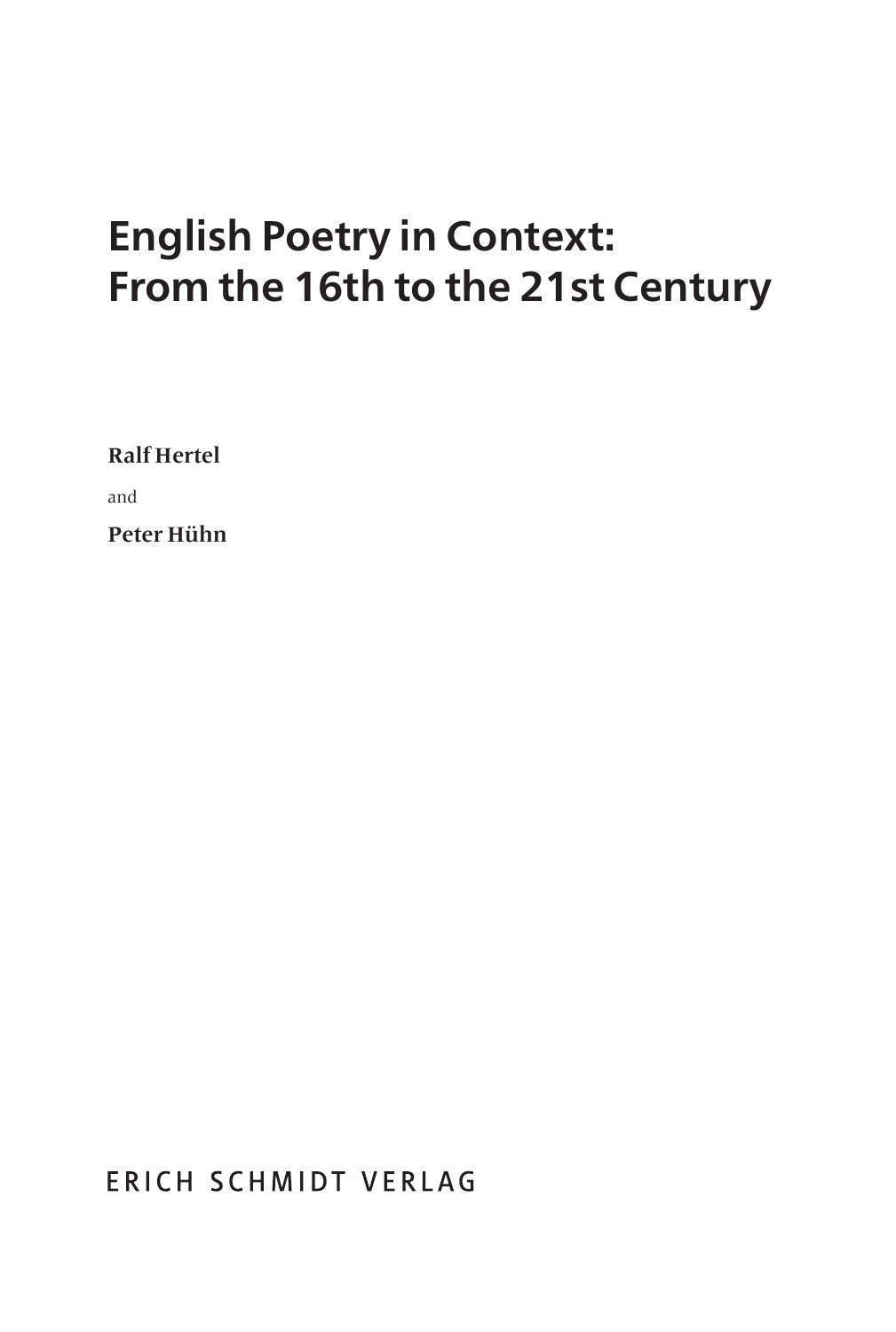#### **Bibliografische Information der Deutschen Nationalbibliothek**

Die Deutsche Nationalbibliothek verzeichnet diese Publikation in der Deutschen Nationalbibliografie; detaillierte bibliografische Daten sind im Internet über http://dnb.d-nb.de abrufbar.

#### **Weitere Informationen zu diesem Titel finden Sie im Internet unter**

http://ESV.info/978-3-503-20510-3

#### **Zitiervorschlag:**

Hertel/Hühn, English Poetry in Context: From the 16th to the 21st Century

Umschlagabbildung:

William Shakespeare: John Taylor, Chandos portrait © Wikimedia Commons/ NPG; Jonathan Swift: Jonathan Dahl © Wikimedia Commons / Finnish National Gallery; William Blake: Thomas Philips © Wikimedia Commons; Matthew Arnold: Elliott & Fry © Wikimedia Commons; Christina Rossetti: Elliott & Fry © Wikimedia Commons; W.B. Yeats: Bain News Service © Wikimedia Commons; Eavan Boland: © Mark Estes

Gedrucktes Werk: ISBN 978-3-503-20510-3 eBook: ISBN 978-3-503-20511-0

Alle Rechte vorbehalten © Erich Schmidt Verlag GmbH & Co. KG, Berlin 2021 www.ESV.info

Druck: Hubert & Co., Göttingen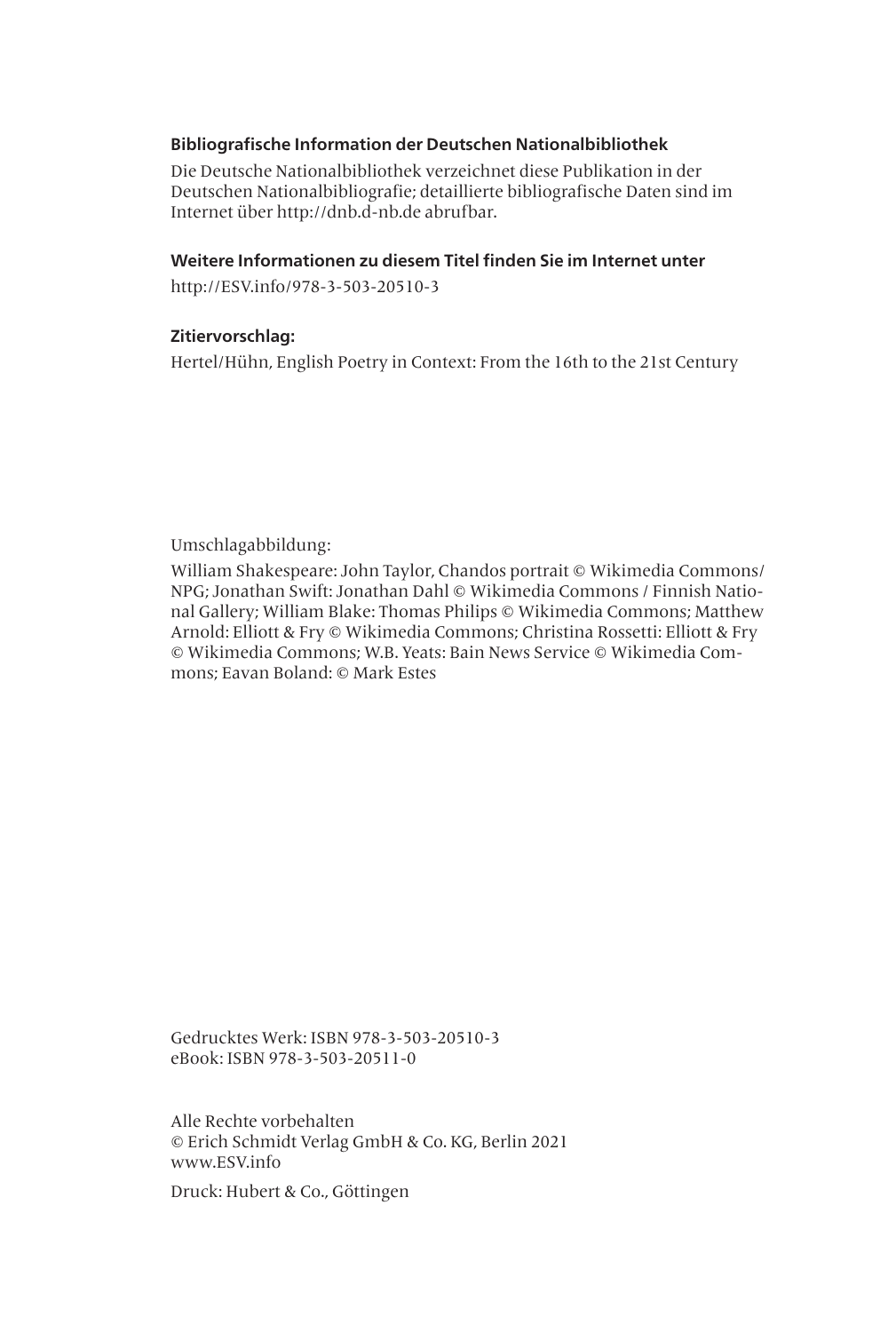## **Table of Contents**

| 1. 16 <sup>th</sup> and 17 <sup>th</sup> Centuries: The Early Modern Period |  |
|-----------------------------------------------------------------------------|--|
|                                                                             |  |
| Henry Howard, Earl of Surrey, Alas! so all things now do hold their         |  |
|                                                                             |  |
|                                                                             |  |
|                                                                             |  |
|                                                                             |  |
|                                                                             |  |
| Sonnets 18 and 144                                                          |  |
|                                                                             |  |
| John Donne, The Good-Morrow / Holy Sonnet 14 (Batter my heart) 59           |  |
|                                                                             |  |
|                                                                             |  |
|                                                                             |  |
|                                                                             |  |
|                                                                             |  |
|                                                                             |  |
|                                                                             |  |
| When I consider how my light is spent                                       |  |
| 2. 18th and 19th Centuries: From the Augustan Age to Romanticism            |  |
|                                                                             |  |
| Alexander Pope, Epistle to Miss Blount, on her Leaving the Town             |  |
|                                                                             |  |
|                                                                             |  |
|                                                                             |  |
|                                                                             |  |
| Charlotte Smith, Sonnet Written in the Church-Yard at Middleton in          |  |
|                                                                             |  |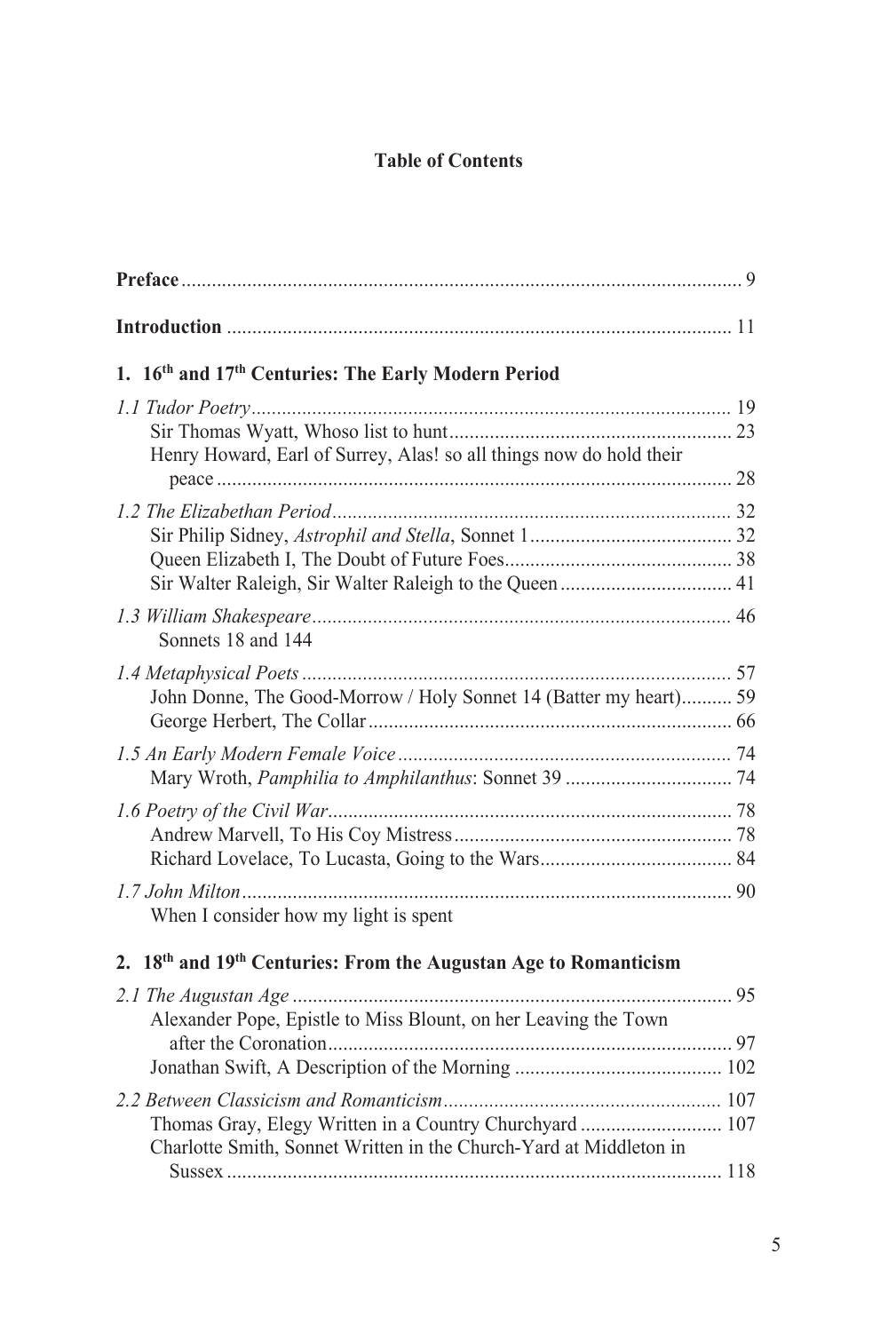#### *Table of Contents*

| William Wordsworth, Preface / I wandered lonely as a cloud / Ode:     |  |
|-----------------------------------------------------------------------|--|
| Intimations of Immortality from Recollections of Early Childhood  138 |  |
| Samuel Taylor Coleridge, <i>Biographia Literaria</i> / Kubla Khan 154 |  |
|                                                                       |  |
| Percy Bysshe Shelley, Defense of Poetry / Ode to the West Wind /      |  |
|                                                                       |  |
|                                                                       |  |

# **3. 19th Century Middle to Late: Victorianism**

| Elizabeth Barrett-Browning, Sonnets from the Portuguese: 44  210 |  |
|------------------------------------------------------------------|--|
|                                                                  |  |
|                                                                  |  |
|                                                                  |  |
|                                                                  |  |
|                                                                  |  |
|                                                                  |  |

# **4. Early 20th Century: Modernism**

|                                                                      | 242 |
|----------------------------------------------------------------------|-----|
|                                                                      | 246 |
|                                                                      | 252 |
|                                                                      |     |
| T. S. Eliot, The Love Song of J. Alfred Prufrock / Journey of the    |     |
|                                                                      |     |
|                                                                      |     |
|                                                                      |     |
|                                                                      |     |
|                                                                      | 302 |
| W. H. Auden, On this Island / In Memory of W. B. Yeats (d. 1939) 303 |     |
|                                                                      |     |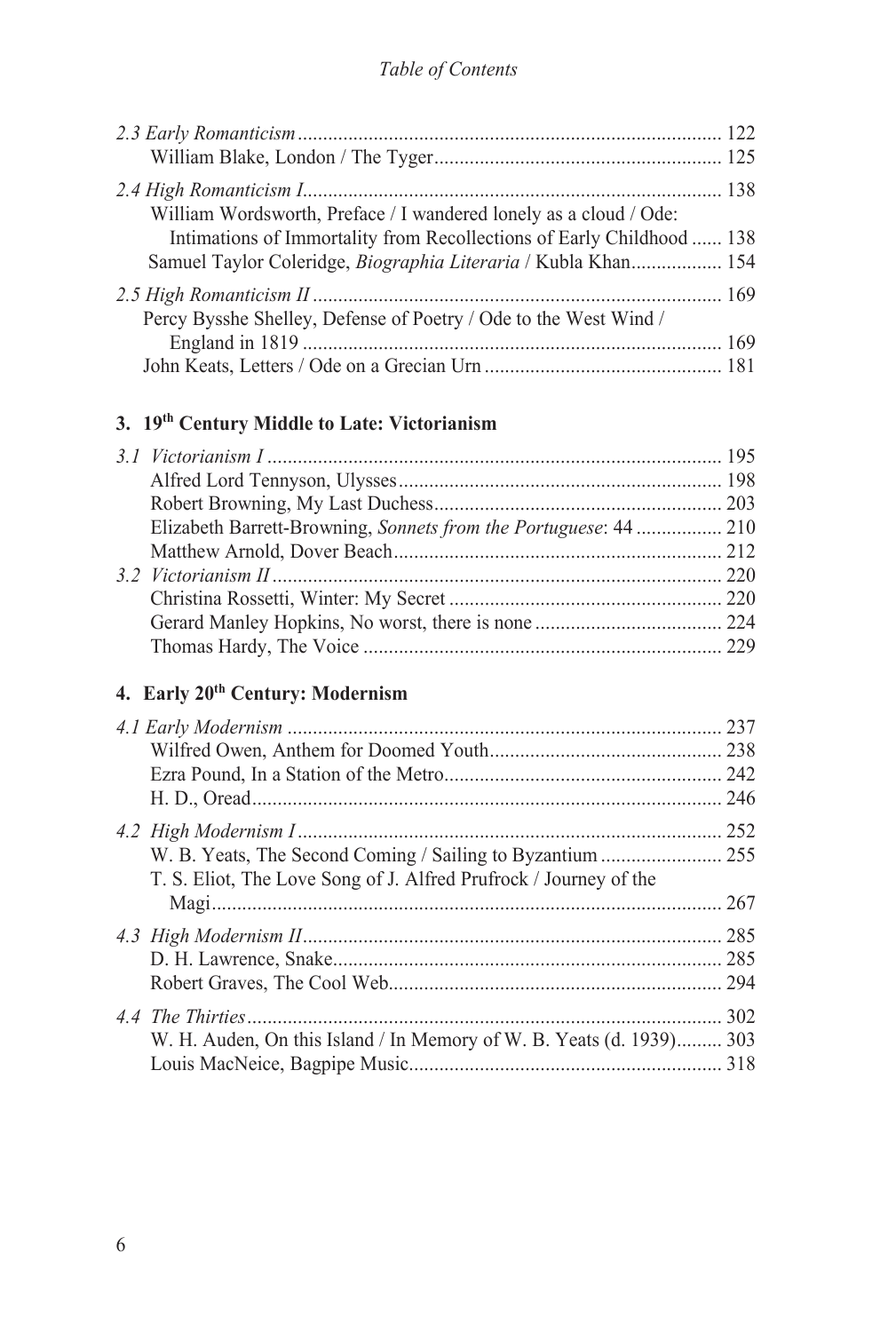## *Table of Contents*

|  |  |  |  |  |  |  |  | 5. From the Second Half of the 20th Century to the 21st Century |  |  |  |  |  |
|--|--|--|--|--|--|--|--|-----------------------------------------------------------------|--|--|--|--|--|
|--|--|--|--|--|--|--|--|-----------------------------------------------------------------|--|--|--|--|--|

| Dylan Thomas, A Refusal to Mourn the Death, by Fire, of a Child in |  | 325 |
|--------------------------------------------------------------------|--|-----|
|                                                                    |  |     |
|                                                                    |  |     |
|                                                                    |  |     |
|                                                                    |  |     |
|                                                                    |  |     |
|                                                                    |  |     |
|                                                                    |  |     |
|                                                                    |  |     |
|                                                                    |  |     |
|                                                                    |  |     |
|                                                                    |  |     |
|                                                                    |  |     |
|                                                                    |  |     |
|                                                                    |  |     |
|                                                                    |  |     |
|                                                                    |  |     |
|                                                                    |  |     |
|                                                                    |  |     |
|                                                                    |  |     |